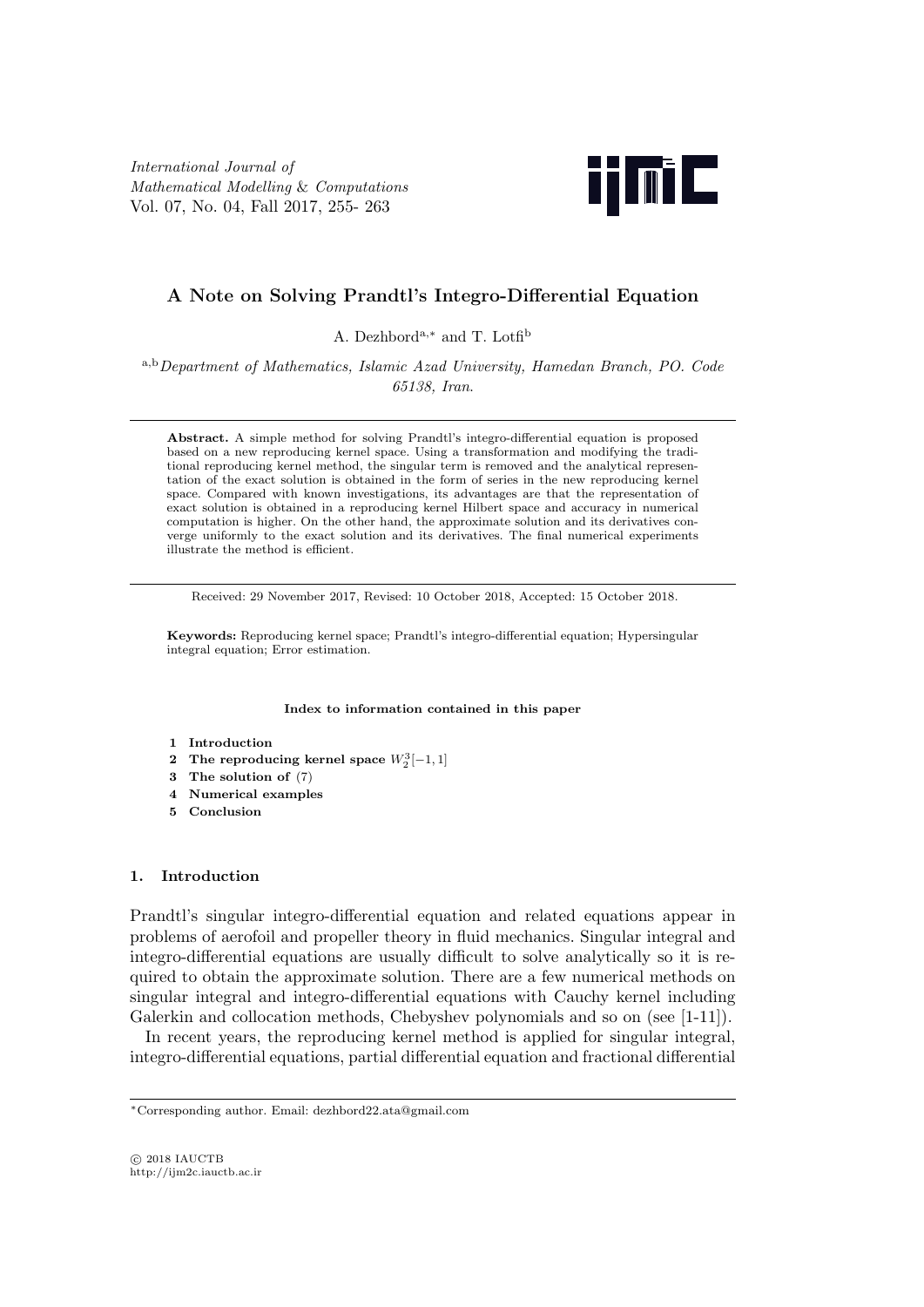equations [12-27]. In the traditional reproducing kernel method, the representation of reproducing kernel function is complicated and requirement for image space of operator is high.

The purpose of this work is to introduce a reproducing kernel method for solving a singular integro-differential equation of Prandtl's type:

$$
v(x)u(x) + \frac{1}{\pi} \int_{-1}^{1} \frac{u'(t)}{t - x} dt + \int_{-1}^{1} h(x, t)u(t) dt = f(x), \quad (|x| < 1) \tag{1}
$$

where  $u(x)$  is the unknown function, and  $v(x)$  and  $f(x)$  are known functions, is usually supplemented by the conditions [19]

$$
u(-1) = u(1) = 0.
$$
 (2)

Now, in ordere to get rid of the derivative of  $u(x)$  in (1), we apply the rule of integration by part in the integral containing  $u'(x)$ . Thus by taking into account  $(2)$ , we obtain the following equivalent form of  $(1)$ :

$$
v(x)u(x) + \frac{1}{\pi} \int_{-1}^{1} \frac{u(t)}{(t-x)^2} dt + \int_{-1}^{1} h(x,t)u(t) dt = f(x), \quad |x| < 1. \tag{3}
$$

Following Kalandiya [16] we set

$$
u(x) = \omega(x)\phi(x), \quad |x| < 1,\tag{4}
$$

where  $\phi(x)$  is a well-behaved function on the interval  $-1 < x < 1$  and

$$
w(x) = \sqrt{1 - x^2}.
$$

Substituting  $(4)$  into  $(3)$ , we have

$$
v(x)\omega(x)\phi(x) + \frac{1}{\pi} \int_{-1}^{1} \frac{\phi(t)}{(t-x)^2} \omega(t) dt + \int_{-1}^{1} h(x,t)\phi(t)\omega(t) dt = f(x).
$$
 (5)

On the other hand, the hypersingular integral term of  $(5)$  is equal to (see  $(5, 8)$ ),

$$
\int_{-1}^{1} \omega(t) \frac{\phi(t)}{(t-x)^2} dt = -\pi x \phi'(x) - \pi \phi(x) + \int_{-1}^{1} \frac{-\phi'(t)(t-x) + \phi(t) - \phi(x)}{(t-x)^2} \omega(t) dt.
$$
\n(6)

Then (1) can be converted into

$$
-x\phi'(x) + (v(x)\omega(x) - 1)\phi(x) + \frac{1}{\pi} \int_{-1}^{1} \frac{-\phi'(t)(t - x) + \phi(t) - \phi(x)}{(t - x)^2} \omega(t) dt
$$

$$
+ \int_{-1}^{1} h(x, t)u(t) dt = f(x), \tag{7}
$$

where  $\frac{-\phi'(t)(t-x)+\phi(t)-\phi(x)}{(t-x)^2}$  $\frac{-x)+\phi(t)-\phi(x)}{(t-x)^2} = \frac{\phi''(x)}{2}$  while  $t = x$ . It means singular term have been removed.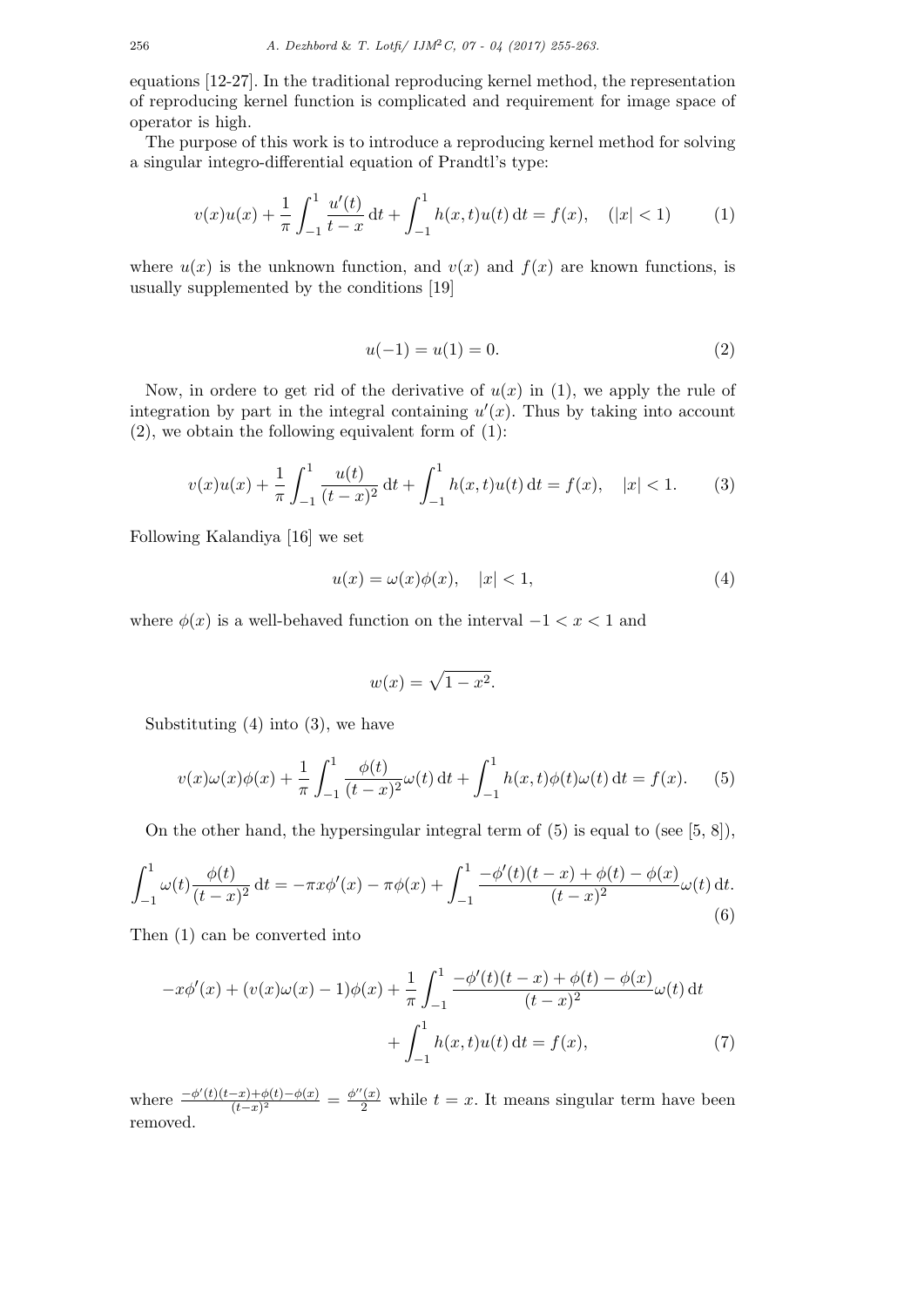The remainder of the paper is organized as follows: A reproducing kernel space  $W_2^3[-1,1]$  is introduced in Section 2. In Section 3, the analytical representation of the exact solution is obtained in the form of series. We also illustrate the numerical experiment in secation 4. Section 5 ends this paper with a brief conclusion.

# 2. The reproducing kernel space  $W_2^3[-1,1]$

The reproducing kernel space  $W_2^3[-1,1]$  is defined by  $W_2^3 \equiv W_2^3[-1,1] = \{ \phi(x) | \phi''(x) \}$  is an absolutely continuous real-valued function on  $[-1, 1], \phi'''(x) \in L^2[-1, 1]\}.$ 

The inner product and norm in  $W_2^3$  are defined respectively by

$$
\langle \phi, \varphi \rangle = \sum_{i=0}^{2} \phi^{(i)}(-1)\varphi^{(i)}(-1) + \int_{-1}^{1} \phi'''(t)\varphi'''(t) dt, \quad \forall \phi, \varphi \in W_2^3,
$$
  

$$
\|\phi\| = \sqrt{\langle \phi, \phi \rangle}, \quad \forall \phi \in W_2^3.
$$

Theorem 2.1  $W_2^3$  is a reproducing kernel space with reproducing kernel

$$
R_y(x) = \begin{cases} \frac{1}{120} \left( 276 + x^5 + 195y - 5x^4y + 40y^2 + 10x^3y^2 + 10x^2(4 + 9y + 6y^2) + 5x(39 + 56y + 18y^2) \right), & x \le y, \\ \frac{1}{120} \left( 276 + 195y + 40y^2 + y^5 + 10x^2(1 + y)^2(4 + y) + 5x(-39 - 56y - 18y^2 + y^4) \right), & y < x, \end{cases}
$$
(8)

that is, for every  $x \in [-1, 1]$  and  $\phi \in W_2^3$ ,  $\langle \phi, R_y \rangle = \phi(y)$  is hold. Theorem 2.2 Let  $R_y(x)$  be the reproducing kernel of the space  $W_2^3$ . Then,

$$
\frac{\partial^{i+j} R_y(x)}{\partial x^i \partial y^j} \in W_2^3[-1,1], \quad i+j=2
$$

with respect to  $x$  or  $y$ .

The proof of Theorems 2.1 and 2.2 can be found in [6].

## 3. The solution of (7)

Define  $\mathbb{L}: W_2^3 \to L^2[-1,1]$  as follows

$$
(\mathbb{L}\phi)(x) = -x\phi'(x) + (v(x)\omega(x) - 1)\phi(x) + \frac{1}{\pi} \int_{-1}^{1} \frac{-\phi'(t)(t-x) + \phi(t) - \phi(x)}{(t-x)^2} \omega(t) dt + \int_{-1}^{1} h(x,t)\phi(t)\omega(t) dt.
$$
 (9)

Then (1) turns into

$$
(\mathbb{L}\phi) = f \quad |x| < 1,\tag{10}
$$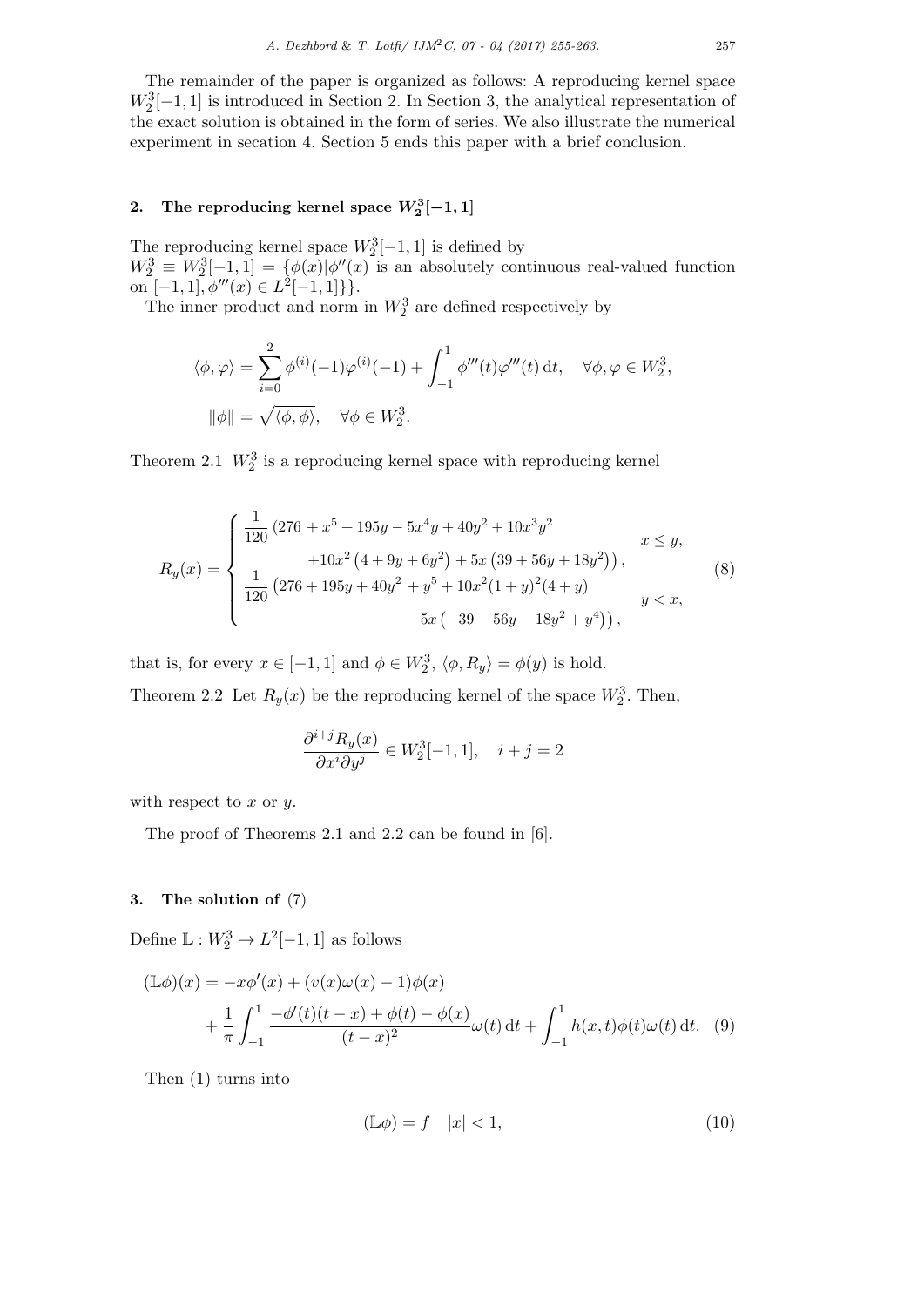where if  $t = x$ , then  $\frac{-\phi'(t)(t-x)+\phi(t)-\phi(x)}{(t-x)^2}$  $\frac{-x)+\phi(t)-\phi(x)}{(t-x)^2} = \frac{\phi''(x)}{2}$  $\frac{y(x)}{2}$ . In order to obtain the exact solutions of (10), define

$$
\psi_i(x) = [\mathbb{L}_y R_x(y)] (x_i) \quad i = 1, 2, ..., \qquad (11)
$$

where  ${x_i}_{i=1}^{\infty}$  in the domain [-1, 1]. Hence, one gets

$$
\psi_i(x) = -x_i \frac{\partial R_x(x_i)}{\partial x} + (v(x_i)\omega(x_i) - 1)R_x(x_i) \n+ \frac{1}{\pi} \int_{-1}^1 \frac{\frac{\partial R_x(x_i)}{\partial x}(t - x_i) + R_x(t) - R_x(x_i)}{(t - x_i)^2} \omega(t) dt \n+ \int_{-1}^1 h(x_i, t)R_x(t)\omega(t) dt.
$$
\n(12)

According to [12, 14], we have the following theorem:

Theorem 3.1 Linear operator  $\mathbb L$  maps  $W_2^3$  into  $L_2[-1,1]$ .

Lemma 3.0.1  $\{\psi_i(x)\}_{i=1}^{\infty}$  is complete in  $W_2^3$  if  $\{x_i\}_{i=1}^{\infty}$  is dense in  $[-1, 1]$ .

*Proof.* For each  $\phi(x) \in W_2^3$ , let  $\langle \phi, \psi_i \rangle = 0$ ,  $(i = 1, 2, \ldots)$ , which means

$$
\langle \phi, \psi_i \rangle = \langle \phi, [\mathbb{L}_y R_x] (x_i) \rangle \tag{13}
$$

$$
= \mathbb{L}_y \langle \phi, R_x \rangle (x_i) \tag{14}
$$

$$
= [\mathbb{L}_y \phi(y)] (x_i) = 0.
$$
 (15)

From the density of  ${x_i}_{i=1}^{\infty}$  and uniqueness of solution on (10), It follows that  $\phi(x) \equiv 0$ . So  $\{\psi_i(x)\}_{i=1}^{\infty}$  is complete in  $W_2^3$ .

The orthonormal system  $\{\bar{\psi}_i(x)\}_{i=1}^{\infty}$  of  $W_2^3$  can be derived from the Gram-Schmidt orthogonalization process of  $\{\psi_i(x)\}_{i=1}^{\infty}$  as

$$
\bar{\psi}_i(x) = \sum_{k=1}^i \beta_{ik} \psi_k(x), \qquad \beta_{ii} > 0, \quad i = 1, 2, .... \tag{16}
$$

Theorem 3.2 Let  ${x_i}_{i=1}^{\infty}$  be dense on  $[-1, 1]$ , then the exact solution of (10) could be represented by

$$
\phi(x) = \sum_{i=1}^{\infty} \sum_{k=1}^{i} \beta_{ik} f(x_k) \bar{\psi}_i(x).
$$
 (17)

*Proof.* Let  $\phi(x)$  be solution of (10) in  $W_2^3$ . From  $\{\bar{\psi}\}_{i=1}^{\infty}$  is an orthonormal system,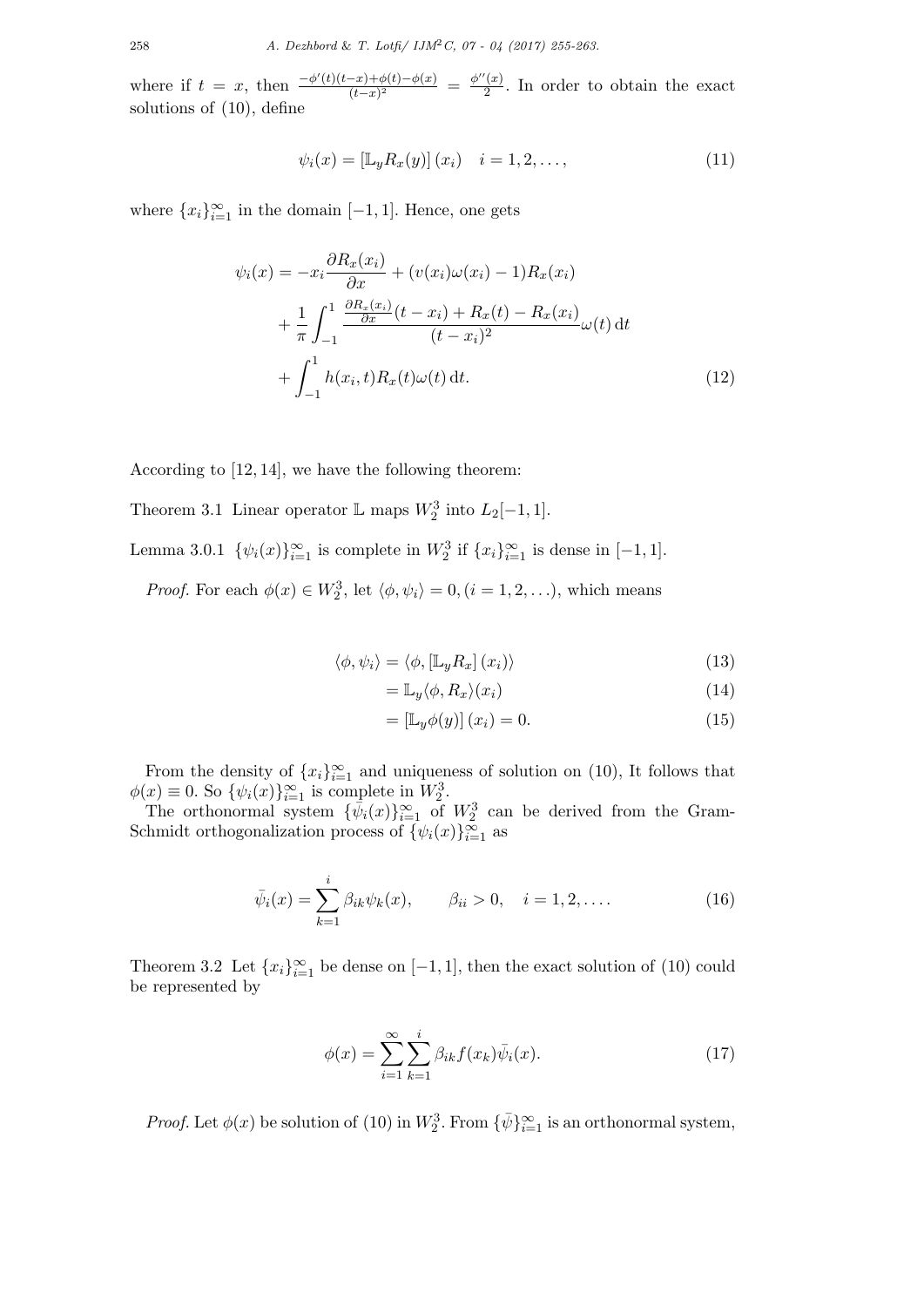$\phi(x)$  could be expressed Fourier series

$$
\phi(x) = \sum_{i=1}^{\infty} \langle \phi, \bar{\psi}_i \rangle \bar{\psi}_i(x) = \sum_{i=1}^{\infty} \sum_{k=1}^{i} \beta_{ik} \langle \phi, \psi_k \rangle \bar{\psi}_i(x)
$$
  

$$
= \sum_{i=1}^{\infty} \sum_{k=1}^{i} \beta_{ik} \left[ \mathbb{L}_y \phi(y) \right](x_k) \bar{\psi}_i(x) = \sum_{i=1}^{\infty} \sum_{k=1}^{i} \beta_{ik} \mathbb{L} \phi(x_k) \bar{\psi}_i(x)
$$
  

$$
= \sum_{i=1}^{\infty} \sum_{k=1}^{i} \beta_{ik} f(x_k) \bar{\psi}_i(x).
$$

Now the approximate solution  $\phi_n(x)$  can be obtained by the *n*-term intercept of the analytical solution  $\phi(x)$ , that is,

$$
\phi_n(x) = \sum_{i=1}^n \sum_{k=1}^i \beta_{ik} f(x_k) \bar{\psi}_i(x).
$$
 (18)

From (4), we know

$$
u(x) = \omega(x) \sum_{i=1}^{\infty} \sum_{k=1}^{i} \beta_{ik} f(x_k) \bar{\psi}_i(x)
$$
 (19)

and

$$
u_n(x) = \omega(x) \sum_{i=1}^n \sum_{k=1}^i \beta_{ik} f(x_k) \bar{\psi}_i(x)
$$
\n(20)

are the exact solution and the approximate solution of (1), respectively.

Theorem 3.3 The approximate solution  $u_n(x)$  and its derivatives  $u_n^{(k)}(x)$ ,  $0 \le k \le$ 2, are all uniformly convergent.

*Proof.* Let  $R_y(x)$  be the reproducing kernel of the space  $W_2^3$ . Because

$$
u_n(x) - u(x) = \langle u_n - u, R_x \rangle_{W_2^3},
$$

$$
u_n^{(k)}(x) - u^{(k)}(x) = (u_n(x) - u(x))^{(k)}
$$

$$
= \frac{\partial^k}{\partial x^k} \left[ \langle u_n - u, R_x \rangle_{W_2^3} \right] = \left\langle u_n - u, \frac{\partial^k}{\partial x^k} R_x \right\rangle_{W_2^3}
$$

Since  $\frac{\partial^k}{\partial x^k} R_x(y) \in W_2^3$ , by Theorem (2.2), one obtains

$$
|u_n^{(k)}(x) - u^{(k)}(x)| \le ||u_n - u||_{W_2^3} \|\frac{\partial^k}{\partial x^k} R_x\|_{W_2^3}.
$$

Also  $\|\frac{\partial^k}{\partial x^k}R_x\|_{W_2^3}$  is continuous with respect to x in [−1, 1], then

$$
|u_n^{(k)}(x) - u^{(k)}(x)| \le M \|u_n - u\|_{W_2^3},
$$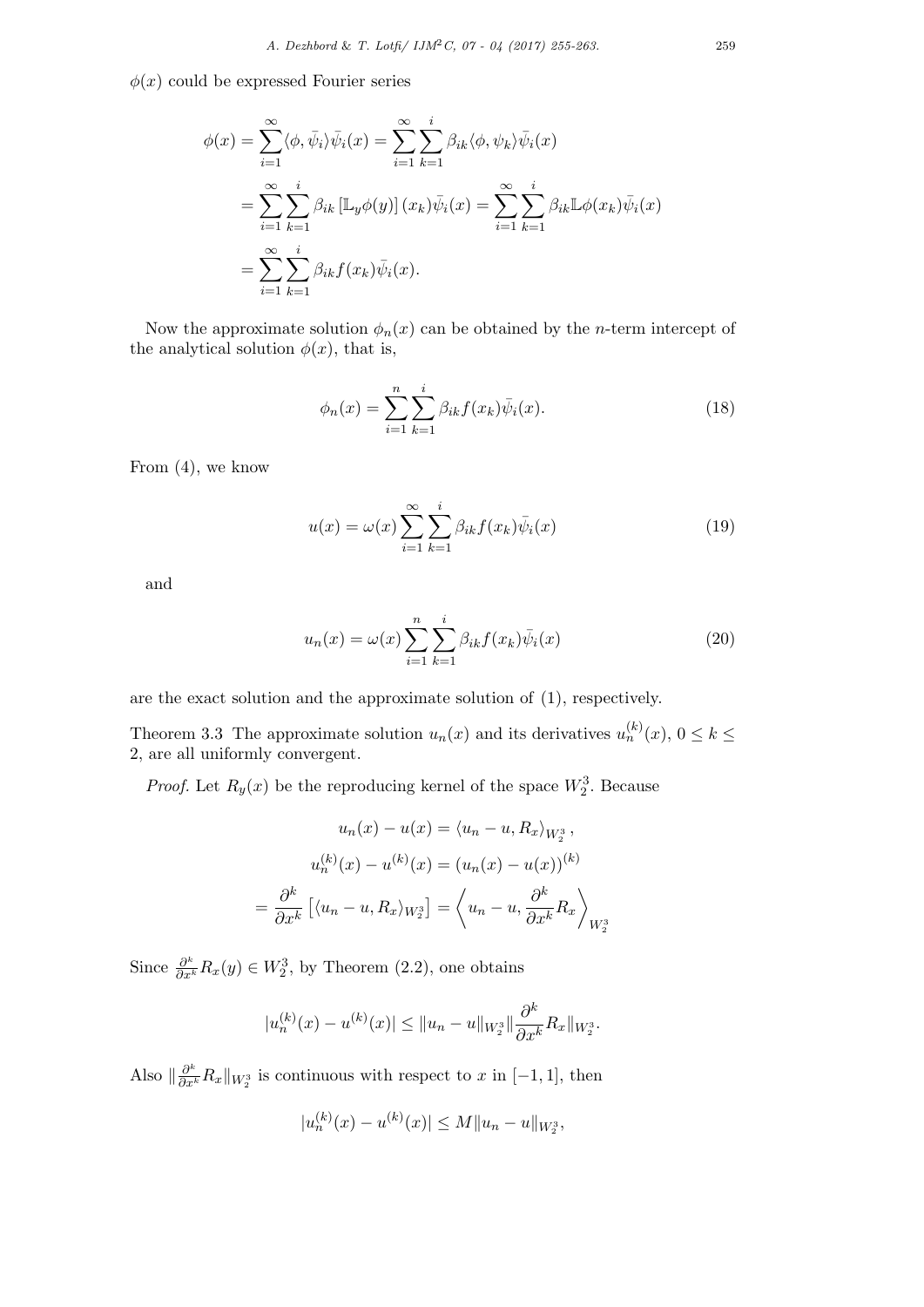where  $M$  is a positive number. So that,

$$
\lim_{n \to \infty} u_n(x) = u(x) \Longrightarrow \lim_{n \to \infty} u_n^{(k)}(x) \stackrel{unif}{=} u^{(k)}(x).
$$

Theorem 3.4 Let that  $u(x)$  and  $u_n(x)$  are the exact solution and the approximate solution of (1) in space  $W_2^3$ , respectively. and  $e_n(x)$  is the error between the exact solution  $u(x)$  and the approximate solution  $u_n(x)$ . Then,

(1)  $e_n(x)$  is monotonically decreasing in the sense of norm  $\|\cdot\|_{W_2^3}$ . (2)  $||e_n^{(k)}|| = O(h)$ , where  $h = max_{1 \leq i \leq n-1} |h_{i+1} - h_i|$  and  $k = 0, 1, 2$ .

Proof.

(1) Note that

$$
||e_n||^2 = ||u - u_n||^2 = ||\omega \sum_{i=n+1}^{\infty} \sum_{k=1}^{i} \beta_{ik} f(x_k) \overline{\psi}_i||^2 = ||\omega|| \sum_{i=n+1}^{\infty} (\sum_{k=1}^{i} \beta_{ik} f(x_k))^2.
$$

Similarly,

$$
||e_{n-1}||^2 = ||u - u_{n-1}||^2 = ||\omega \sum_{i=n}^{\infty} \sum_{k=1}^{i} \beta_{ik} f(x_k) \overline{\psi}_i||^2 = ||\omega|| \sum_{i=n}^{\infty} (\sum_{k=1}^{i} \beta_{ik} f(x_k))^2.
$$

This means that the error  $\{e_n\}$  is monotonically decreasing in the sense of  $\Vert . \Vert_{W_2^3}$ . From Theorem 3.2, it is noted that (20) is convergent in the norm of  $W_2^3$ .

(2) Note here that

$$
\mathbb{L}u(x) = \omega(x) \sum_{i=1}^{\infty} \sum_{k=1}^{i} \beta_{ik} f(x_k) \mathbb{L} \bar{\psi}_i(x)
$$

then

$$
(\mathbb{L}u)(x_n) = \omega(x_n) \sum_{i=1}^{\infty} \sum_{k=1}^{i} \beta_{ik} f(x_k) \mathbb{L} \bar{\psi}_i(x_n)
$$
  

$$
= \omega(x_n) \sum_{i=1}^{\infty} \sum_{k=1}^{i} \beta_{ik} f(x_k) (\varphi_n, \mathbb{L} \bar{\psi}_i)
$$
  

$$
= \omega(x_n) \sum_{i=1}^{\infty} \sum_{k=1}^{i} \beta_{ik} f(x_k) (\mathbb{L}^* \varphi_n, \bar{\psi}_i)
$$
  

$$
= \omega(x_n) \sum_{i=1}^{\infty} \sum_{k=1}^{i} \beta_{ik} f(x_k) (\psi_n, \bar{\psi}_i).
$$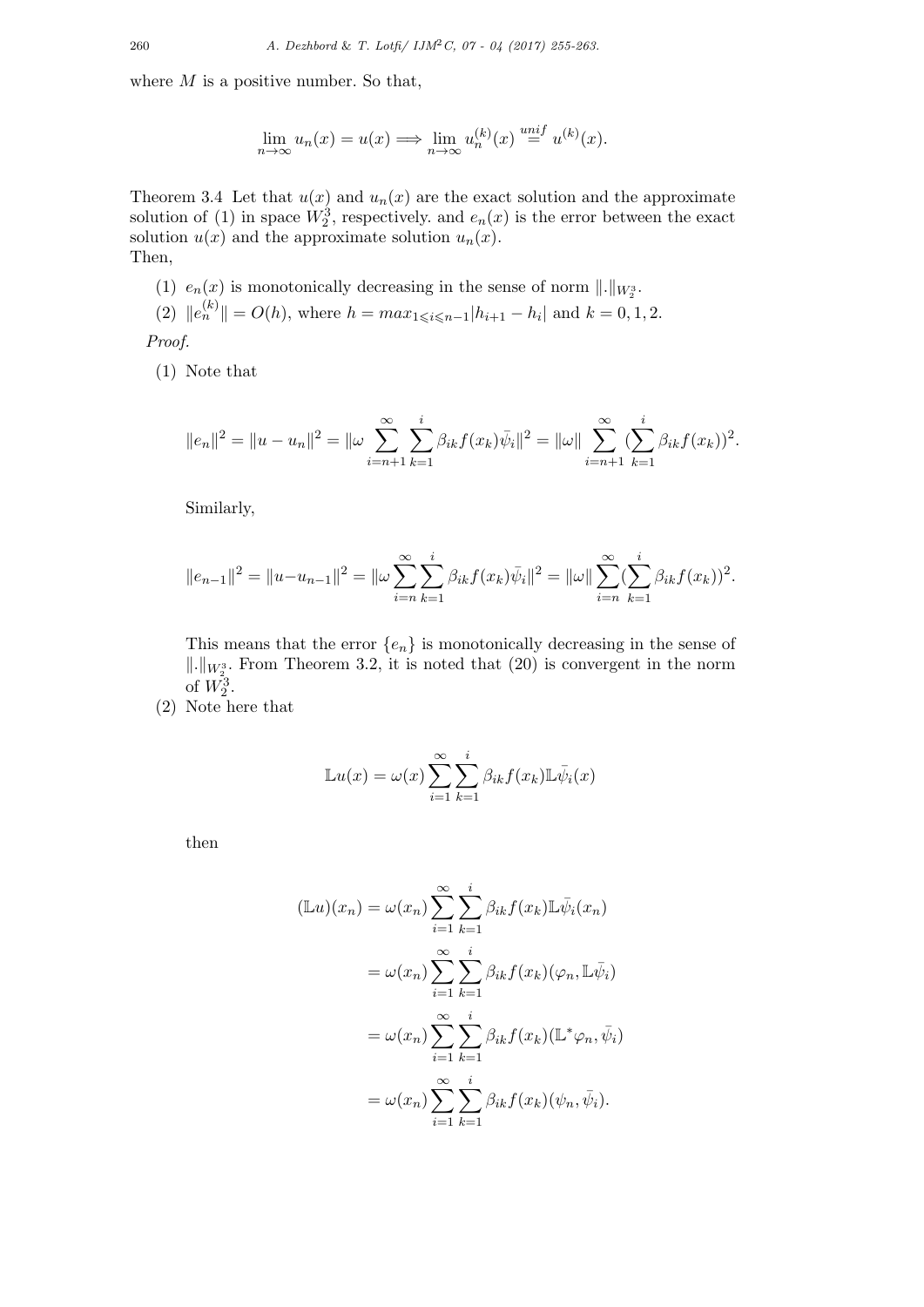Therefore,

$$
\sum_{j=1}^{n} \beta_{nj}(\mathbb{L}u)(x_j) = \omega(x_j) \sum_{i=1}^{\infty} \sum_{k=1}^{i} \beta_{ik} f(x_k) (\sum_{j=1}^{n} \beta_{nj} \psi_j, \bar{\psi}_i)
$$
  

$$
= \omega(x_j) \sum_{i=1}^{\infty} \sum_{k=1}^{i} \beta_{ik} f(x_k) (\bar{\psi}_n, \bar{\psi}_i) = \omega(x_j) \sum_{k=1}^{n} \beta_{nk} f(x_k).
$$

Moreover, it is easy to see by induction that

$$
(\mathbb{L}u)(x_j) = \omega(x_j)f(x_j), \quad j = 1, 2, ..., n.
$$
 (21)

Similarly, one can show that

$$
(\mathbb{L}u_n)(x_j) = \omega(x_j)f(x_j), \quad j = 1, 2, ..., n.
$$
 (22)

Now, from  $(21)$ ,  $(22)$ , we have

$$
(\mathbb{L}u)(x_j) = (\mathbb{L}u_n)(x_j) = \omega(x_j)f(x_j), \quad j = 1, 2, \dots, n.
$$

Therefore,  $(\mathbb{L}u_n)(x_j)$  is the interpolating function of  $(\mathbb{L}u)(x_j)$ , where  $x_j$  (j = 1, 2, ..., n) are the interpolation nodes in [-1, 1].

By (21), (22) and by means of value theorem for differentials, we have

$$
\mathbb{L}(u(x) - u_n(x)) = \mathbb{L}(u(x) - u(x_j) + u_n(x_j) - u_n(x))
$$
  
=  $\mathbb{L}(u'(\zeta)(x - x_j) + u'_n(\zeta)(x_j - x))$   
=  $(x_{j+1} - x_j)(\mathbb{L}u'(\zeta)\frac{x - x_j}{x_{j+1} - x_j} + \mathbb{L}u'_n(\zeta)\frac{x_j - x}{x_{j+1} - x_j}) = h\rho(x),$ 

where  $\zeta, \zeta \in (x, x_j), \rho(x) = \mathbb{L}u'(\zeta) \frac{x - x_j}{x_{j+1} - x_j}$  $\frac{x-x_j}{x_{j+1}-x_j} + \mathbb{L}u'_n(\varsigma)\frac{x_j-x_j}{x_{j+1}-x_j}$  $\frac{x_j-x}{x_{j+1}-x_j}$ . It is clear that  $\rho(x) \in C[-1,1]$  and since  $\mathbb{L}^{-1}$  exists, then

$$
\mathbb{L}^{-1}f(x) = u(x) = \omega(x) \sum_{i=1}^{\infty} \sum_{k=1}^{i} \beta_{ik} f(x_k) \bar{\psi}_i(x).
$$
 (23)

Therefore,  $\mathbb{L}^{-1}$  can be obtained by (23). Note here that  $\mathbb{L}^{-1}\rho(x) \in W_2^3$ , thus,  $\|\mathbb{L}^{-1}\rho\|$  is bounded. it follows that

$$
||e_n|| = ||u - u_n|| = ||\mathbb{L}^{-1}(h\rho)|| = h||\mathbb{L}^{-1}\rho|| = O(h).
$$

The proof is complete.

#### 4. Numerical examples

In this section, two numerical examples are provided to show the accuracy of the present method. In our numerical calculations, we have chosen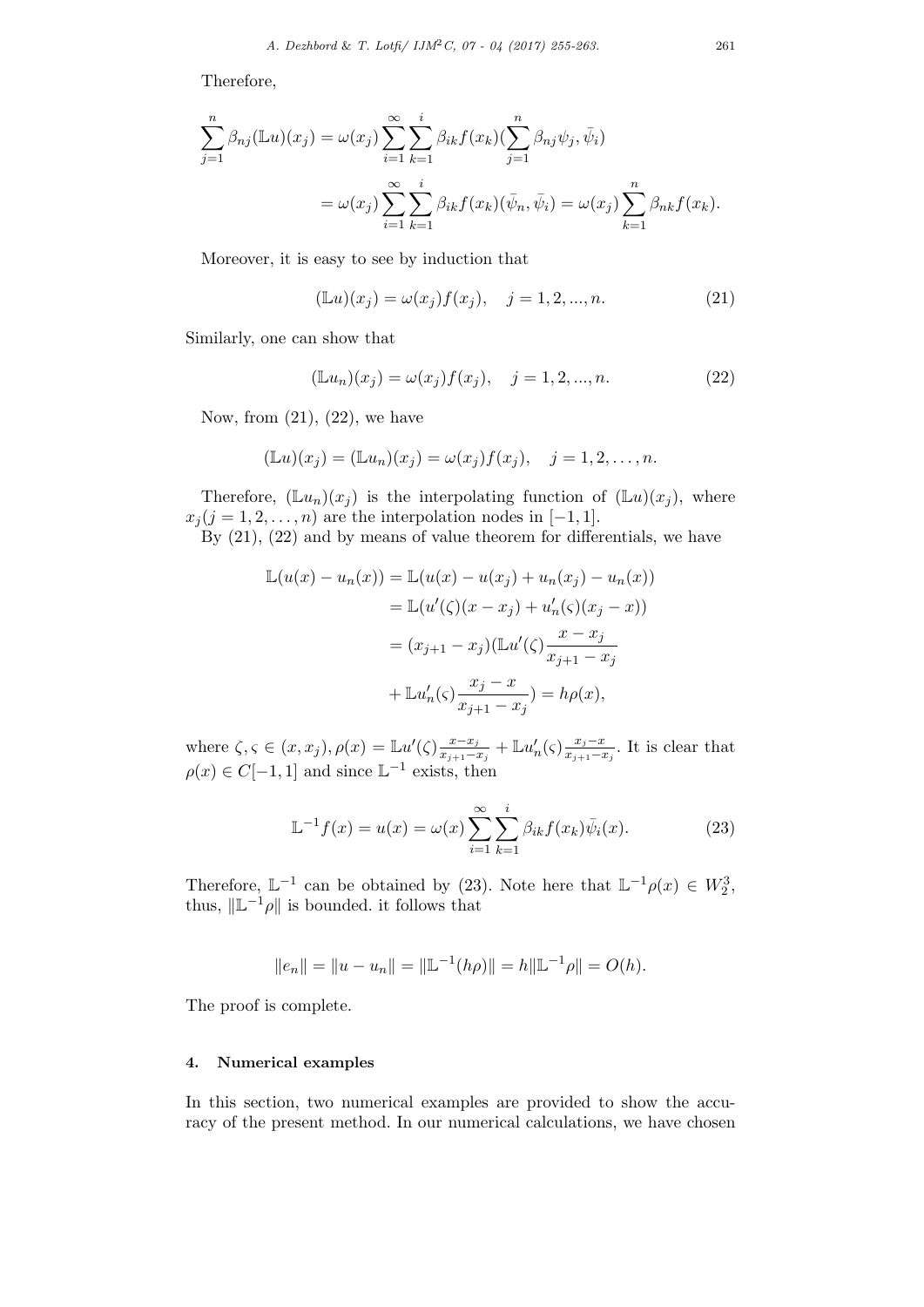

Figure 1. The absolute errors of  $u(x)$  (left),  $u'(x)$  (center) and  $u''(x)$  (right) for case (a).



Figure 2. The absolute errors of  $u(x)$  (left),  $u'(x)$  (center) and  $u''(x)$  (right) for case (b).

the four-point Gauss-Chebyshev quadrature rule of the second kind. All computations are performed by Mathematica 8.

The original (1) or, which is the same, (10) in the case of  $v(x) = \vartheta_0 = \text{const}$ and  $h(x, t) = h_1(x, t) - \vartheta_1 \ln |x - t|$  which means an equation of the form

$$
\vartheta_0 u(x) + \frac{1}{\pi} \int_{-1}^1 \frac{u'(t)}{(t-x)} dt + \int_{-1}^1 \left[ h_1(x, t) - \vartheta_1 \ln|x - t| \right] u(t) dt = f(x). \tag{24}
$$

We apply the present method in Section 3 to (24) with

a) 
$$
\vartheta_0 = 0, \vartheta_1 = 0, h_1(x, t) = x + t, f(x) = \frac{\pi}{2} (1 - 6x^2) + \frac{\pi}{8} x,
$$

b) 
$$
\vartheta_0 = 1, \vartheta_1 = 0, h_1(x, t) = t(x^2|x| + t|t|),
$$
  
\n $f(x) = x \left( \left( 1 + \frac{4x}{15\pi} \right) \text{Abs}[x] + \frac{6}{\pi} + \left( \frac{(3x^2 - 2)}{\pi\sqrt{1 - x^2}} \right) \text{Log}\left[ \frac{1 + \sqrt{1 - x^2}}{1 - \sqrt{1 - x^2}} \right] \right).$ 

In case (a) (24) possesses the solution  $u(x) = \sqrt{1-x^2}x^2$ , and in case (b) In case (*a*) (24) possesses the s<br>the solution  $u(x) = \sqrt{1-x^2}x|x|$ .

Using the method presented in Section 3, taking  $n = 30$ ,  $x_i = -1 +$  $\frac{2i}{n+1}$ ,  $i = 1, 2, ..., n$ , the numerical results of  $u_n(x)$  are shown in Figs. 1 – 2. It can be seen that the approximate solution and its derivatives converge uniformly to the exact solution and its derivatives, respectively.

### 5. Conclusion

In this paper, a new method is proposed for solving Prandtl's integro-differential equation. Here we obtained a series of solutions for Prandtl's integro-differential equation in reproducing kernel space. The weak singularity of (1) was successfully removed by applying smooth transformations. A representation of the solutions was obtained by applying a linear operator and a reproducing kernel function. It is worthy to note that, in our work, the approximate solution and its derivatives converge uniformly to the exact solution and its derivatives, respectively. The method used in this paper can be generalized to solve a two-dimensional thermoelastic contact problem involving frictional heating [3], the other appropriate integral and integro-differential equations with singular kernel.